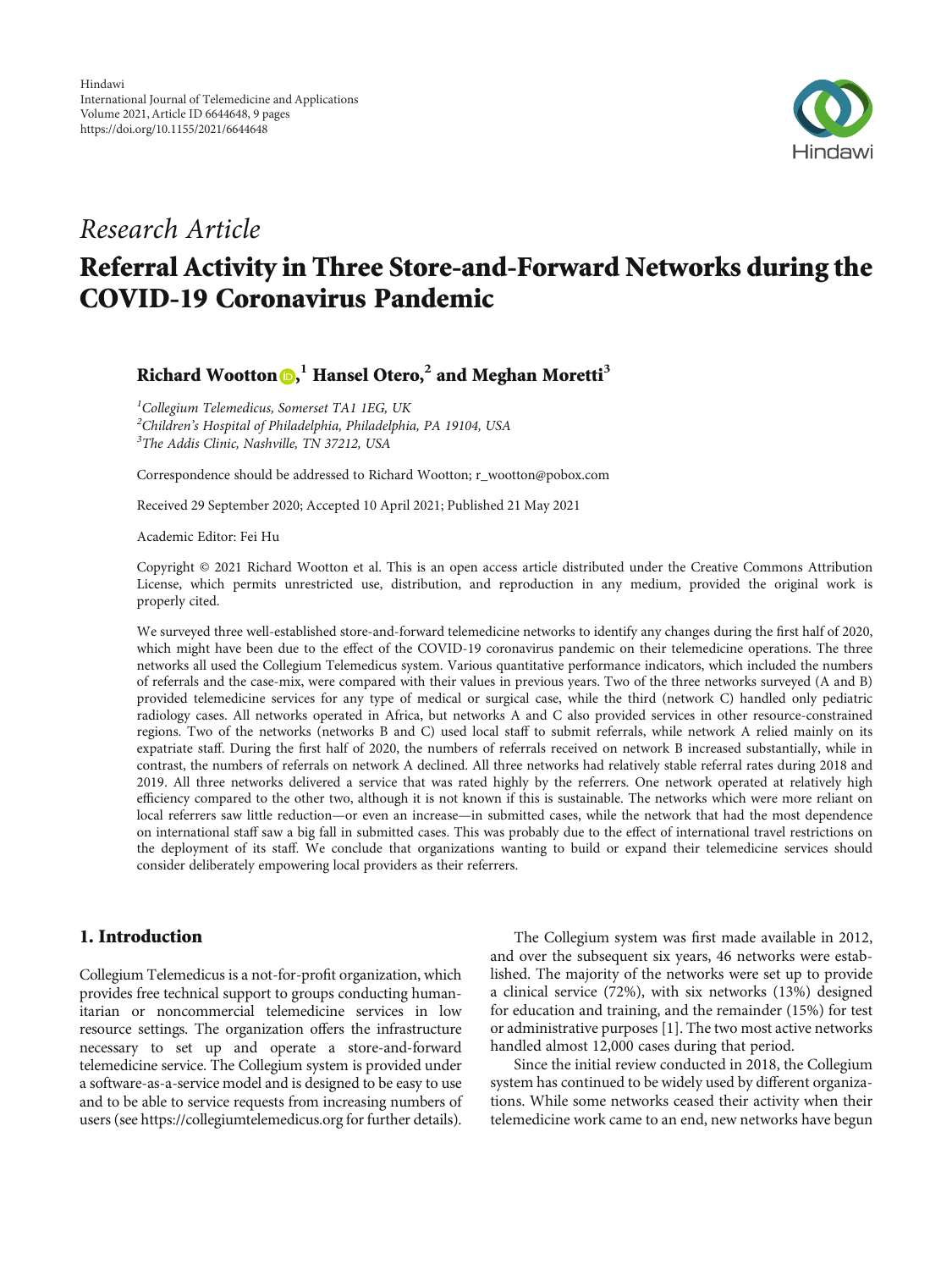operations. At the time of writing (July 2020), over 23,000 cases have been managed by the networks.

In December 2019, a new severe acute respiratory syndrome coronavirus 2 was identified. It began to spread rapidly around the world and the World Health Organization (WHO) declared the outbreak a global pandemic in March 2020. Although the case fatality rate of SARS-CoV-2 is lower than that of SARS-CoV and MERS-CoV, COVID-19 has resulted in more fatalities than other coronaviruses [[2](#page-8-0)]. Major infection-control measures were put into place around the world during 2020 in an effort to reduce the spread of the disease. Between March and April 2020, over nine-tenths (91%) of the world's population were living in countries with travel restrictions, and over half of the world population was under some form of stay at home/quarantine order [\[3](#page-8-0)].

Against this background, several of the well-established Collegium networks began to prepare for the effect of the pandemic on their telemedicine operations in early 2020. For example, one network operated by a large humanitarian organization anticipated that the numbers of telemedicine cases would increase rapidly, and that additional resources, such as extra case coordinators and specialist expertise, would be required. Other networks were more sanguine about the size of any expected change in their numbers of telemedicine cases.

Organizational changes in advance of an expected global event are likely to have resource implications: more resources expended on telemedicine are likely to mean fewer resources for conventional methods of health care. Yet there is little published information about telemedicine planning for expected global events. The closest report of which we are aware concerns the planning for a telemedicine minorinjuries network to support expected patient numbers during a solar eclipse in 1999 [\[4](#page-8-0)].

Because of the dearth of information about the likely effect of the coronavirus pandemic, we surveyed three wellestablished telemedicine networks to assess any changes during the first half of 2020 compared to previous years.

### 2. Methods

We examined three Collegium telemedicine networks (networks A, B, and C) which were managing clinical cases from low-resource settings during 2020 and had been active for at least three years. In accordance with the Conditions of Use of the Collegium system ([https://www.collegiumtelemedicus](https://www.collegiumtelemedicus.org/ct/conditions.php?lang=en) [.org/ct/conditions.php?lang=en](https://www.collegiumtelemedicus.org/ct/conditions.php?lang=en)), only those networks which provided permission are identified here. We analysed various characteristics of their operation under eight main headings:

- (1) Network characteristics
- (2) Network demand
- (3) Case mix
- (4) Case complexity
- (5) Case management
- (6) Network performance
- (7) Network resources
- (8) Network efficiency

In each area, various quantitative performance indicators were evaluated. For example, case mix was defined in terms of the types of queries (i.e., the expertise of the specialists who were consulted) involved in the management of the cases. Case complexity was approximated by the numbers of messages per case, the numbers of queries per case, the proportion of unanswered queries, and the dialogue time. Case management was defined in terms of various performance statistics, such as the allocation delay. See Table [1](#page-2-0) for a full description.

One important index of network demand is the referral rate, i.e., the number of new cases submitted in unit time. The referral rate was calculated for each network, for the months January to June 2020. The baseline, which was used as a comparator, was the average of the monthly rates from January to June 2018 and January to June 2019 in the same network.

We analysed the performance of each network in terms of the number of cases received and the delay in answering them. In addition, we examined the user feedback which had been provided by the referrers in the course of their use of the system. Three weeks after each case was submitted, the referrer was automatically sent an invitation to complete a multiple choice questionnaire about the case. The questionnaire contained 12 questions, of which three in particular were relevant to network performance:

Q6 "Did you find the advice helpful?" (yes/no/do not know)

Q8 "Do you think the eventual outcome for the patient will be beneficial?" (yes/perhaps/no/do not know)

Q9 "Was there any educational benefit to you in the reply?" (yes/no)

Finally, we examined the network efficiency, in terms of the outputs produced and the input resources consumed. Making the assumption that each case submitted to a network was dealt with to the satisfaction of the referrer, for which there is some evidence [\[5](#page-8-0)], then the "output" of the network can be taken to be the number of cases that was managed by it during the study period. To handle a telemedicine case, the networks depended on case coordinators for overall case management, and panels of specialists who provided expertise to the referrers, i.e., these represent "input" resources. The network efficiency can be approximated as the output produced divided by the input resources.

#### 3. Results

3.1. Network Characteristics. Two of the three networks surveyed (A and B) provided telemedicine services for any type of medical or surgical case, while the third (network C) handled only pediatric radiology cases. All networks operated in Africa, but networks A and C also provided services in other resource-constrained regions. Two of the networks (networks B and C) used local staff to submit referrals, while network A relied mainly on its expatriate staff, who were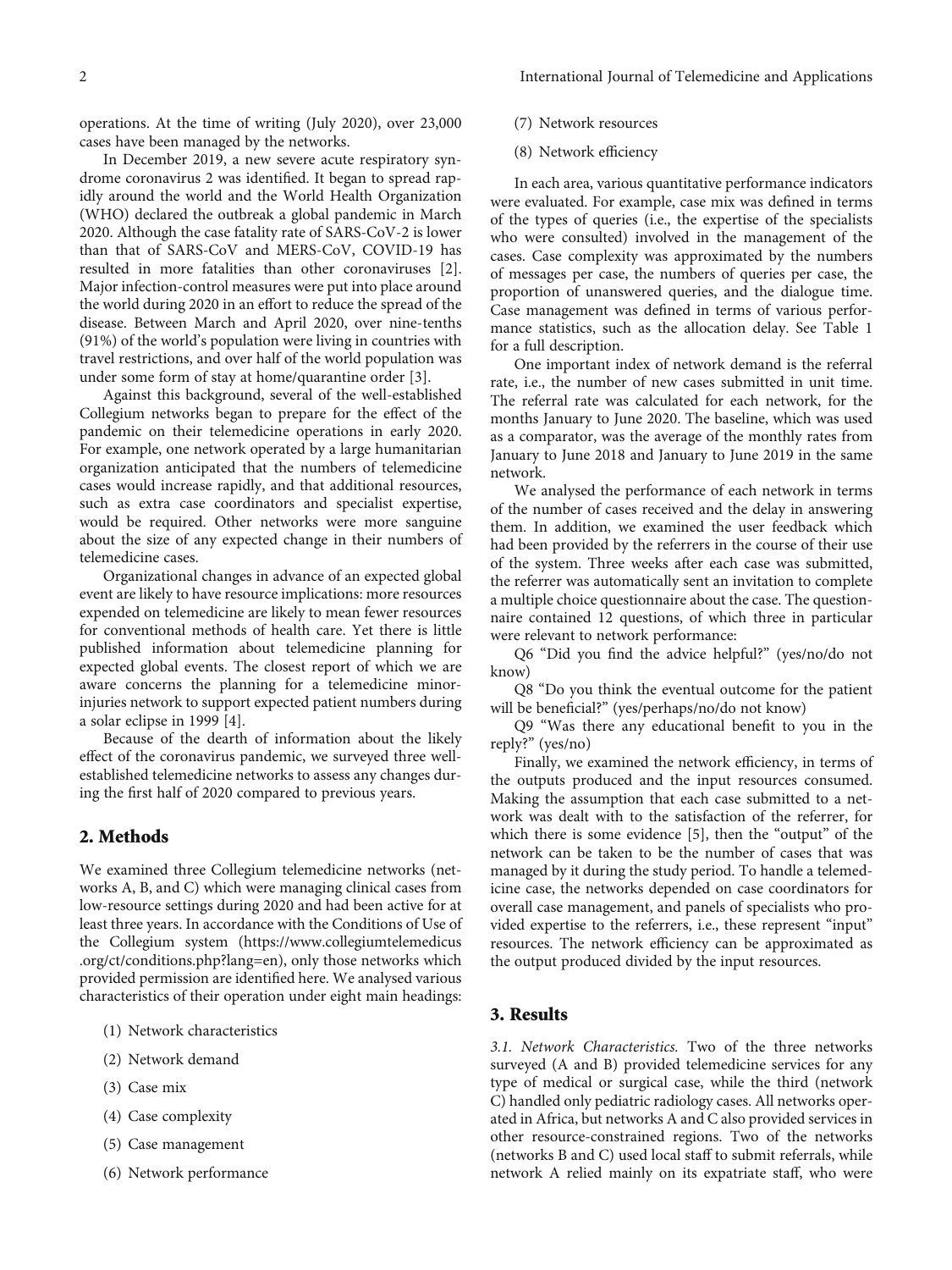<span id="page-2-0"></span>

| Area                    | Indicator                                                                             | Comment                                                                                                                                                                                                                                                                                                                                                                                                                                                                                                                                                                                                                                       |
|-------------------------|---------------------------------------------------------------------------------------|-----------------------------------------------------------------------------------------------------------------------------------------------------------------------------------------------------------------------------------------------------------------------------------------------------------------------------------------------------------------------------------------------------------------------------------------------------------------------------------------------------------------------------------------------------------------------------------------------------------------------------------------------|
|                         | Type of organization                                                                  |                                                                                                                                                                                                                                                                                                                                                                                                                                                                                                                                                                                                                                               |
|                         | Main purpose                                                                          |                                                                                                                                                                                                                                                                                                                                                                                                                                                                                                                                                                                                                                               |
| Network characteristics | Types of case                                                                         |                                                                                                                                                                                                                                                                                                                                                                                                                                                                                                                                                                                                                                               |
|                         | Countries of operation                                                                |                                                                                                                                                                                                                                                                                                                                                                                                                                                                                                                                                                                                                                               |
|                         | Number of potential referrers                                                         |                                                                                                                                                                                                                                                                                                                                                                                                                                                                                                                                                                                                                                               |
|                         | Referrers who had submitted a case                                                    |                                                                                                                                                                                                                                                                                                                                                                                                                                                                                                                                                                                                                                               |
|                         | Number of potential referring sites                                                   |                                                                                                                                                                                                                                                                                                                                                                                                                                                                                                                                                                                                                                               |
| Network demand          | Referring sites from which a case                                                     |                                                                                                                                                                                                                                                                                                                                                                                                                                                                                                                                                                                                                                               |
|                         | had been submitted                                                                    |                                                                                                                                                                                                                                                                                                                                                                                                                                                                                                                                                                                                                                               |
|                         | Referrals submitted                                                                   |                                                                                                                                                                                                                                                                                                                                                                                                                                                                                                                                                                                                                                               |
|                         | Three most common query types                                                         | The type of a query is defined by the specialty<br>and subspecialty of the specialist to whom it is sent                                                                                                                                                                                                                                                                                                                                                                                                                                                                                                                                      |
| Case mix                | Mean patient age in years (SD)                                                        |                                                                                                                                                                                                                                                                                                                                                                                                                                                                                                                                                                                                                                               |
|                         | Sex (% male, % female)                                                                |                                                                                                                                                                                                                                                                                                                                                                                                                                                                                                                                                                                                                                               |
|                         | Number of messages per case                                                           | The total number of messages for the case                                                                                                                                                                                                                                                                                                                                                                                                                                                                                                                                                                                                     |
|                         | Number of queries per case                                                            | The total number of queries sent to specialists                                                                                                                                                                                                                                                                                                                                                                                                                                                                                                                                                                                               |
| Case complexity         | Proportion of unanswered queries (%)                                                  | The proportion of the queries sent which<br>were not answered                                                                                                                                                                                                                                                                                                                                                                                                                                                                                                                                                                                 |
|                         | Dialogue time (h)                                                                     | The dialogue time is the interval (h) from<br>case receipt until the last message from the<br>referrer or specialist (excluding any progress report)                                                                                                                                                                                                                                                                                                                                                                                                                                                                                          |
|                         | Proportion of cases allocated manually                                                | The proportion of cases that were not allocated<br>automatically (i.e., by the computer) to specialists<br>The allocation delay is a measure of the                                                                                                                                                                                                                                                                                                                                                                                                                                                                                           |
| Case management         | Allocation delay (h)                                                                  | performance of the coordinator(s) during the<br>period in question. Every case will result in at<br>least one query. The interval between the arrival<br>of the case and the first time it is allocated for<br>reply represents the allocation delay. This is<br>true even if say a case results in two queries,<br>and the first goes unanswered. The allocation<br>delay, which is measured in hours, is defined<br>as the delay before the first query was sent out,<br>irrespective of whether that query was actually<br>answered. If automatic allocation is in use, then cases<br>on which it is used will have zero allocation delay. |
|                         | Number of coordinator messages per case                                               | The number of messages sent by the coordinator(s)                                                                                                                                                                                                                                                                                                                                                                                                                                                                                                                                                                                             |
| Network performance     | Answer delay (h)                                                                      | The answer delay is a general measure of network<br>performance, as perceived by the referrer. The<br>answer delay, which is measured in hours, is<br>defined as the delay after a case has been<br>submitted before the first reply is received<br>from a specialist. If queries are sent to several<br>specialists (e.g., if the case is allocated to an<br>expert group), then, the answer delay is<br>measured from case submission to the earliest<br>reply received.                                                                                                                                                                    |
|                         | Number of completed questionnaires                                                    |                                                                                                                                                                                                                                                                                                                                                                                                                                                                                                                                                                                                                                               |
|                         | Proportion of questionnaires completed (%)                                            |                                                                                                                                                                                                                                                                                                                                                                                                                                                                                                                                                                                                                                               |
|                         | Q6 "did you find the advice helpful?" (% yes)                                         |                                                                                                                                                                                                                                                                                                                                                                                                                                                                                                                                                                                                                                               |
|                         | Q8 "do you think the eventual outcome<br>for the patient will be beneficial?" (% yes) |                                                                                                                                                                                                                                                                                                                                                                                                                                                                                                                                                                                                                                               |
|                         | Q9 "was there any educational benefit<br>to you in the reply?" (% yes)                |                                                                                                                                                                                                                                                                                                                                                                                                                                                                                                                                                                                                                                               |

TABLE 1: Principal indicators used in the present paper.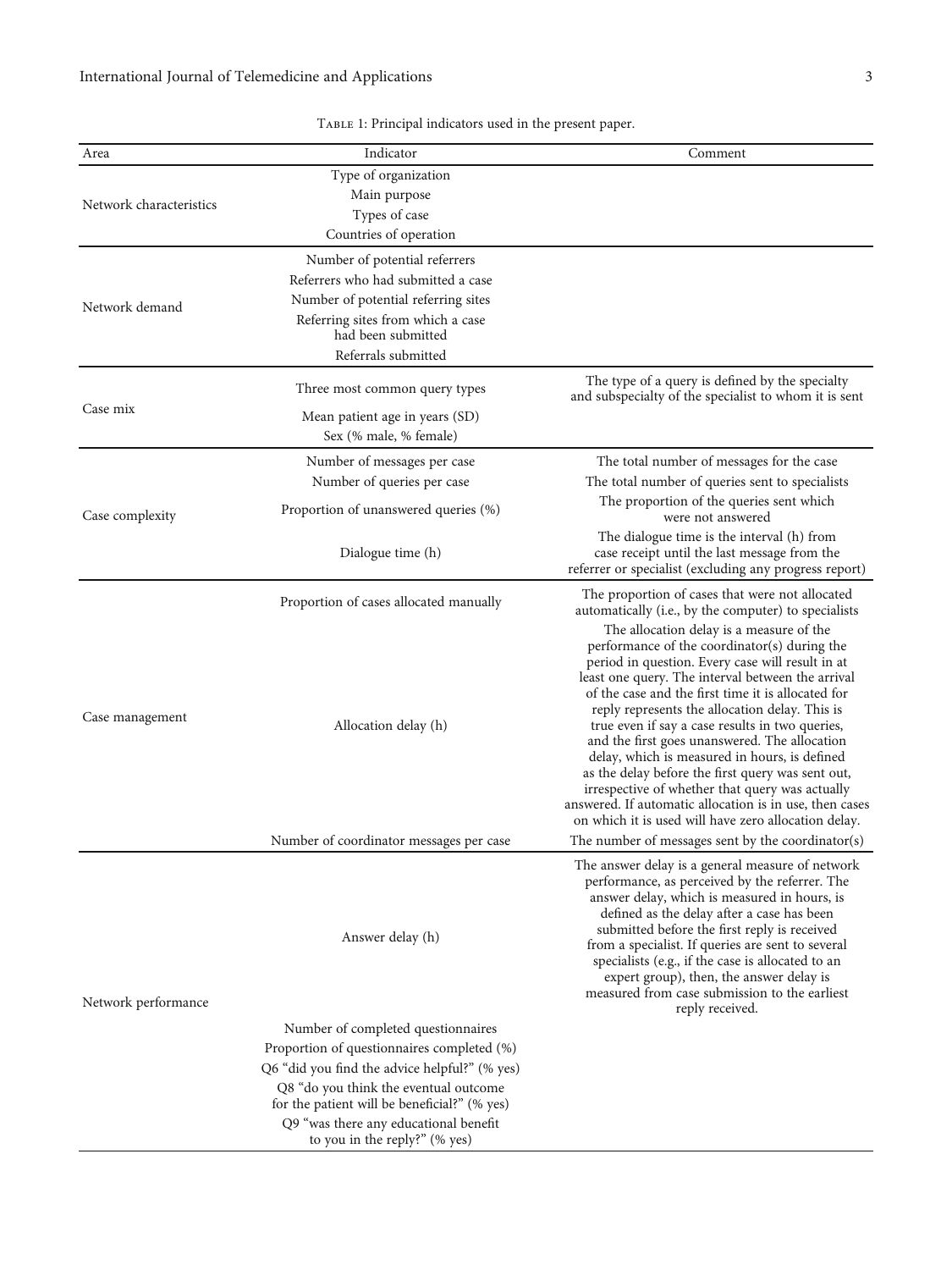|  | TABLE 1: Continued. |
|--|---------------------|
|  |                     |

| Area               | Indicator                                                                     | Comment |  |
|--------------------|-------------------------------------------------------------------------------|---------|--|
| Network resources  | Specialists available                                                         |         |  |
|                    | Specialists who were sent a query<br>during 2020 (% of those available)       |         |  |
|                    | Specialists who answered a query<br>during 2020 (% of those sent a query)     |         |  |
|                    | Case coordinators available                                                   |         |  |
|                    | Case coordinators who allocated a query<br>during 2020 (% of those available) |         |  |
|                    | Cases per potentially-available case coordinator                              |         |  |
| Network efficiency | Cases per actual case coordinator                                             |         |  |
|                    | Cases per potential specialist                                                |         |  |
|                    | Cases per actual specialist                                                   |         |  |

Table 2: Characteristics of the three Collegium networks studied.

|                    | Network A                                                                                 | Network B                                         | Network C                                         |
|--------------------|-------------------------------------------------------------------------------------------|---------------------------------------------------|---------------------------------------------------|
| Network identifier | 22                                                                                        | 42                                                | 25                                                |
| Operator           | International humanitarian organization                                                   | The Addis clinic                                  | World Federation of Pediatric Imaging             |
| Main purpose       | Clinical case support for hospital<br>staff mainly provided by the<br>organization itself | Clinical case support for local<br>hospital staff | Clinical case support for local<br>hospital staff |
| Types of case      | General                                                                                   | General                                           | Radiology                                         |
| Countries          | Many, mainly in Africa and Asia                                                           | Kenya, Cameroon, and Ethiopia                     | Mozambique, South Africa,<br>and Laos             |

based at the hospitals concerned for short periods (Table 2). Two of the networks (networks A and B) employed staff to act as case coordinators, while network C relied on volunteers.

3.2. Network Demand. During the first half of 2020, there were 319 referrer accounts on network A, 257 on network B, and 15 on network C. The proportion of these referrers who actually submitted a case during the first half of 2020 was 43%, 23%, and 20%, respectively, see Table [3.](#page-4-0)

There were 640 potential referring sites on network A, 135 on network B, and 21 on network C. The proportion of sites from which cases had actually been submitted was 18%, 31%, and 14%, respectively.

During the first six months of 2020, a total of 1203 cases was received on Network A. The rates in previous years were somewhat higher, Table [4](#page-4-0). In contrast, the referral rates on both networks B and C were higher in 2020 than in previous years.

3.3. Case Mix. The two general networks, A and B, handled a wide range of query types. In 2020, the most common type of case managed on network A was pediatrics (47%, Figure [1\(a\)\)](#page-5-0), while the most common category on network B concerned internal medicine (36%, Figure [1\(b\)\)](#page-5-0).

There was some year-to-year variation in the query types. The mean ages of patients on network A were 21.1 years (*n* = 1176) and were 30.6 years (*n* = 844) on network B.

In contrast, network C, which handled only pediatric radiology cases, had a case mix that was exclusively radiol-

ogy, both in 2020 and in previous years. The mean age of the patients was  $5.7 y$  ( $n = 58$  $n = 58$  $n = 58$ ), see Table 5.

On network A, there were approximately equal numbers of male and female patients, while on network B, there were more females (57%), and on network C, there were more males (62%).

3.4. Case Complexity. The mean number of messages per case on network A was 12.4. In contrast, the mean number of messages per case was lower on networks B and C (5.2 and 5.4, respectively).

The same pattern was observed for the mean number of queries per case, the mean number of unanswered queries, and the dialogue time—all were similar between network B and C, but much higher on network A (Table [6\)](#page-5-0).

3.5. Case Management. Cases were allocated manually on networks A and B (100% of cases and 99.9% of cases), while on network C, only 40% of cases were allocated manually, i.e., 60% of cases were allocated automatically without requiring intervention from the case coordinator. The mean allocation delay was lower on networks A and B (0.23 and 0.70 h, respectively) than on network C (5.6 h). The mean numbers of messages sent by coordinators were highest on network A at 5.6 per case. It was lower on networks B and C (2.2 and 1.2, respectively) (Table [7](#page-5-0)).

3.6. Network Performance. The mean answer delay on network A was 17 h (SD 29,  $n = 1186$ ). The mean answer delays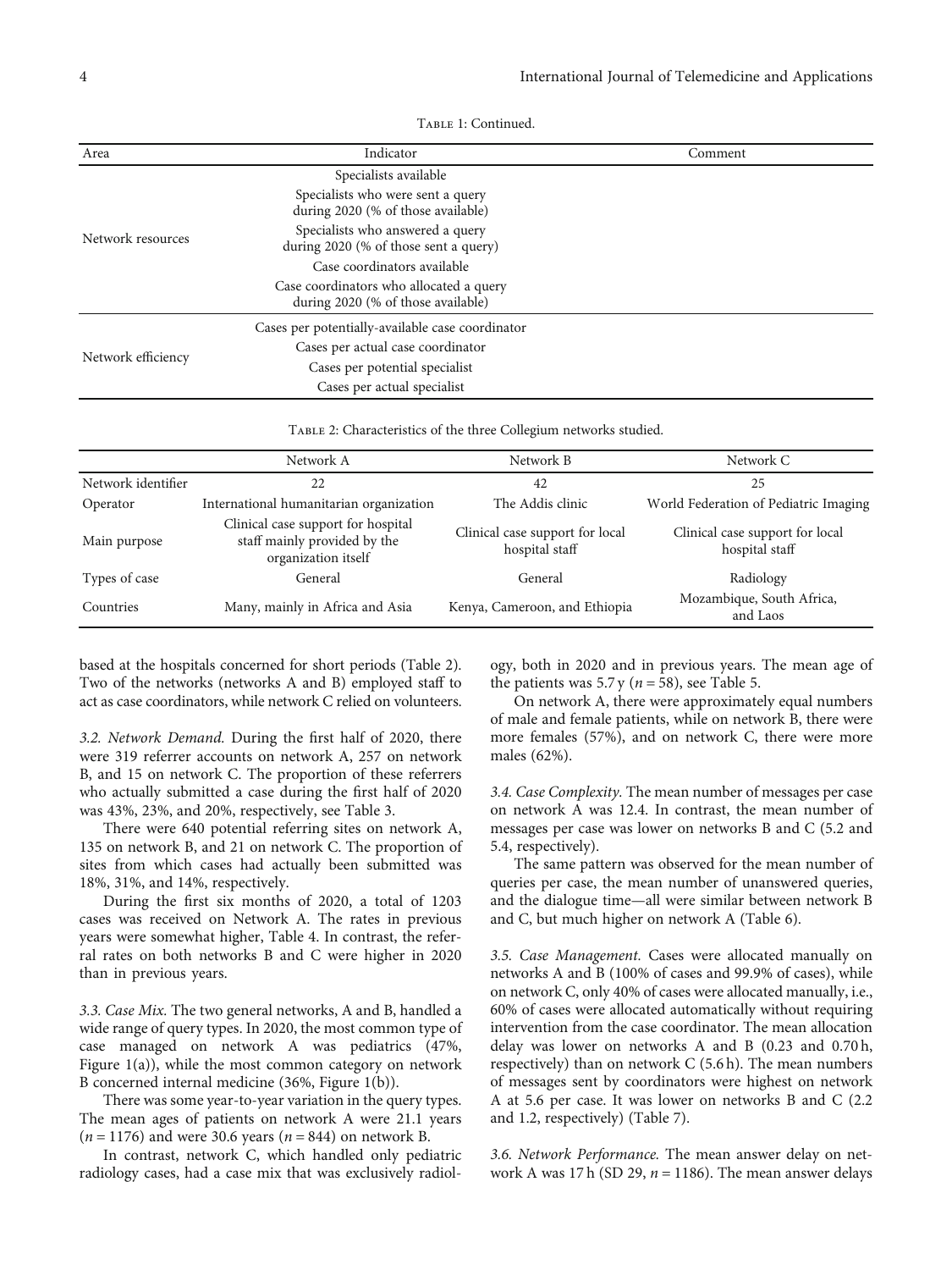<span id="page-4-0"></span>Table 3: Network demand during the first six months of 2020.

|                                                         | Network<br>A | Network<br>В | Network<br>C |
|---------------------------------------------------------|--------------|--------------|--------------|
| Number of potential referrers                           | 319          | 257          | 15           |
| Referrers who had submitted<br>a case                   | 136          | 58           | 3            |
| Number of potential referring<br>sites                  | 640          | 135          | 2.1          |
| Referring sites from which a<br>case had been submitted | 117          | 42           | 3            |
| Referrals submitted                                     | 1203         | 856          | 65           |

Table 4: Referral rates during the first six months of 2018-2020.

| Year | Network A | Network B | Network C |
|------|-----------|-----------|-----------|
| 2018 | 1540      | 131       | 24        |
| 2019 | 1516      | 548       | 30        |
| 2020 | 1203      | 856       | 65        |

on networks B and C were longer, at 53 h (SD 96, *n* = 769) and 24 h (SD 33,  $n = 59$ ), respectively.

The proportion of the user-feedback questionnaires completed by the referrers was 17% on network A, 13% on network B, and 31% on network C. The majority of respondents (95% or higher) reported that they had found telemedicine advice to be useful. The respondents were more cautious about predicting a beneficial outcome for their patient following the telemedical interaction: 65-96% of respondents answered yes or perhaps. A higher proportion, 85-95%, felt that the telemedicine replies had been of educational benefit to them personally, see Table [8.](#page-6-0)

3.7. Network Resources. In network A, 416 specialists were available to respond to queries during the first half of 2020, of whom 80% were actually sent a query. There were fewer specialists available in networks B and C (120 and 35, respectively), but a roughly similar proportion were actually sent a query about a case (69% and 60%), see Table [9.](#page-6-0)

In network A, there were 25 case coordinators available during the first half of 2020, of whom about half (14) actually allocated queries. In networks B and C, there were fewer case coordinators available (6 and 3, respectively), but a roughly similar proportion of them actually allocated queries (50% and 33%).

3.8. Network Efficiency. For various reasons, not all case coordinators managed cases, and not all specialists were asked to respond to cases, during the study period. In networks A and C, the case coordinators managed similar numbers of cases, 86 and 65 per coordinator. In network B, the number of cases managed per coordinator was about four times higher, at 285, see Table [10](#page-6-0).

Also, in networks A and C, the number of cases sent to each specialist was similar, at 3.6 and 3.1. In network B, the number of cases sent to each specialist was about three times higher, at 10.3.

Network B therefore appeared to be working some 3-4 times more efficiently than networks A and C.

3.9. Changes in Referral Rates during 2020. All three networks had relatively stable referral rates during 2018 and 2019. During the first half of 2020, the numbers of referrals received on Network B increased substantially, while in contrast, the numbers of referrals on network A declined (Table [11](#page-6-0)).

The steep rise in referral rates on network B occurred in May 2020, against a relatively constant baseline rate. The fall in referral rates on network A occurred during the second quarter of 2020, against a relatively constant baseline rate (Figure [2](#page-7-0)).

#### 4. Discussion

There has been little published information on the effect of the COVID-19 coronavirus pandemic on telemedicine referral rates in low-resource settings. In May 2020, Helou et al. surveyed physicians in Lebanon who reported a modest increase in the use of WhatsApp, telephone calls, and email for telemedical purposes [\[6](#page-8-0)]. We have studied referral rates in three well-established telemedicine networks—formal networks—during the first half of 2020 and also in the two preceding years.

4.1. Similarities between the Networks. There were some similarities between the networks, in the sense that they delivered telemedical management advice to referrers based in Africa and elsewhere, using specialists many of whom were volunteers. There were also similarities in the way that the referrers rated the quality of the teleconsultations. On all three networks, 95% or more of responders rated the advice they received as helpful. On all three networks, 85% or more of responders rated the advice they received as being of educational benefit to themselves. A slightly lower proportion, 65% or more of responders, felt that the eventual outcome for the patient was likely to be beneficial. These perceptions are similar to those in larger studies [\[7\]](#page-8-0). That is, the principal users of the service found that the telemedicine advice they received was helpful, changed diagnosis and management, and/or reassured the patient.

4.2. Differences between the Networks. Despite the similarities, there were also differences between the networks in terms of their basic characteristics, such as the resources available to them, i.e., numbers of specialists and numbers of case coordinators. Network C was a relatively small network, specialising in pediatric radiology, while networks A and B were much larger and handled cases of a general nature. Network A was operated by a large international organization, and the resources available such as the numbers of case coordinators and specialists were some 3-4 times more than those available to network B.

Perhaps because network C was relatively less wellresourced than the others and relied on volunteer case coordinators, allocation delay was longer than on networks A and B.

Resources may also explain the differences between the networks in their average length of time between the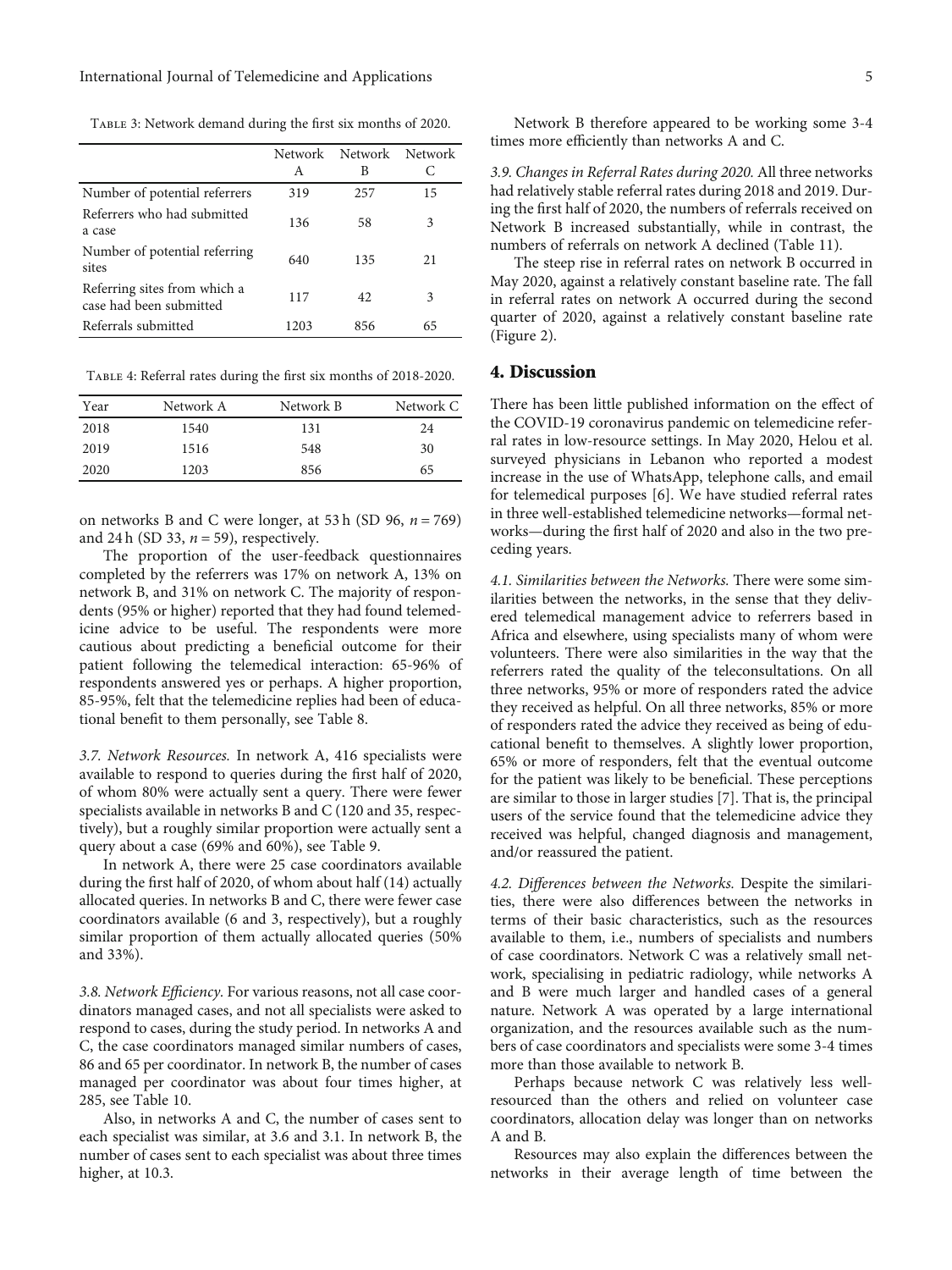<span id="page-5-0"></span>

Figure 1: (a) Types of query for the cases on network A for the first six months of 2018, 2019, and 2020. (b) Types of queries for the cases on network B for the first six months of 2018, 2019, and 2020.

| TABLE 5: Case-mix in the first six months of 2020. |  |  |
|----------------------------------------------------|--|--|
|                                                    |  |  |

|                                          | Network A                                                       | Network B                                                                   | Network C              |
|------------------------------------------|-----------------------------------------------------------------|-----------------------------------------------------------------------------|------------------------|
| Three most common query<br>types in 2020 | Pediatrics (47%); internal medicine (20%);<br>radiology $(18%)$ | Internal medicine (36%); general practice<br>$(22\%)$ ; pediatrics $(15\%)$ | Radiology<br>$(100\%)$ |
| Mean patient age in years (SD)           | 21.1(20.5)                                                      | 30.6(21.5)                                                                  | 5.7(8.1)               |
| Sex ( %M, %F)                            | 51, 47                                                          | 43, 57                                                                      | 62, 39                 |

| TABLE 6: Message activity in the first six months of 2020. |  |  |
|------------------------------------------------------------|--|--|
|                                                            |  |  |

|                                            | Network A  | Network B  | Network C  |
|--------------------------------------------|------------|------------|------------|
| Number of messages per case (SD)           | 12.4(8.2)  | 5.2(1.8)   | 5.4(2.4)   |
| Number of queries per case (SD)            | 2.8(1.6)   | 1.1(0.5)   | 1.2(0.5)   |
| Number of unanswered queries per case (SD) | 0.67(0.96) | 0.18(0.45) | 0.28(0.51) |
| Dialogue time in hours (SD)                | 280(451)   | 85 (144)   | 71 (274)   |

Table 7: Case management in the first six months of 2020.

|                                              | Network A  | Network B  | Network C  |
|----------------------------------------------|------------|------------|------------|
| Percentage of cases allocated manually       | 100        | 99.9       | 40         |
| Allocation delay in hours (SD)               | 0.23(3.46) | 0.70(4.53) | 5.56(3.10) |
| Number of coordinator messages per case (SD) | 5.6(3.2)   | 2.2(0.6)   | 1.2(1.3)   |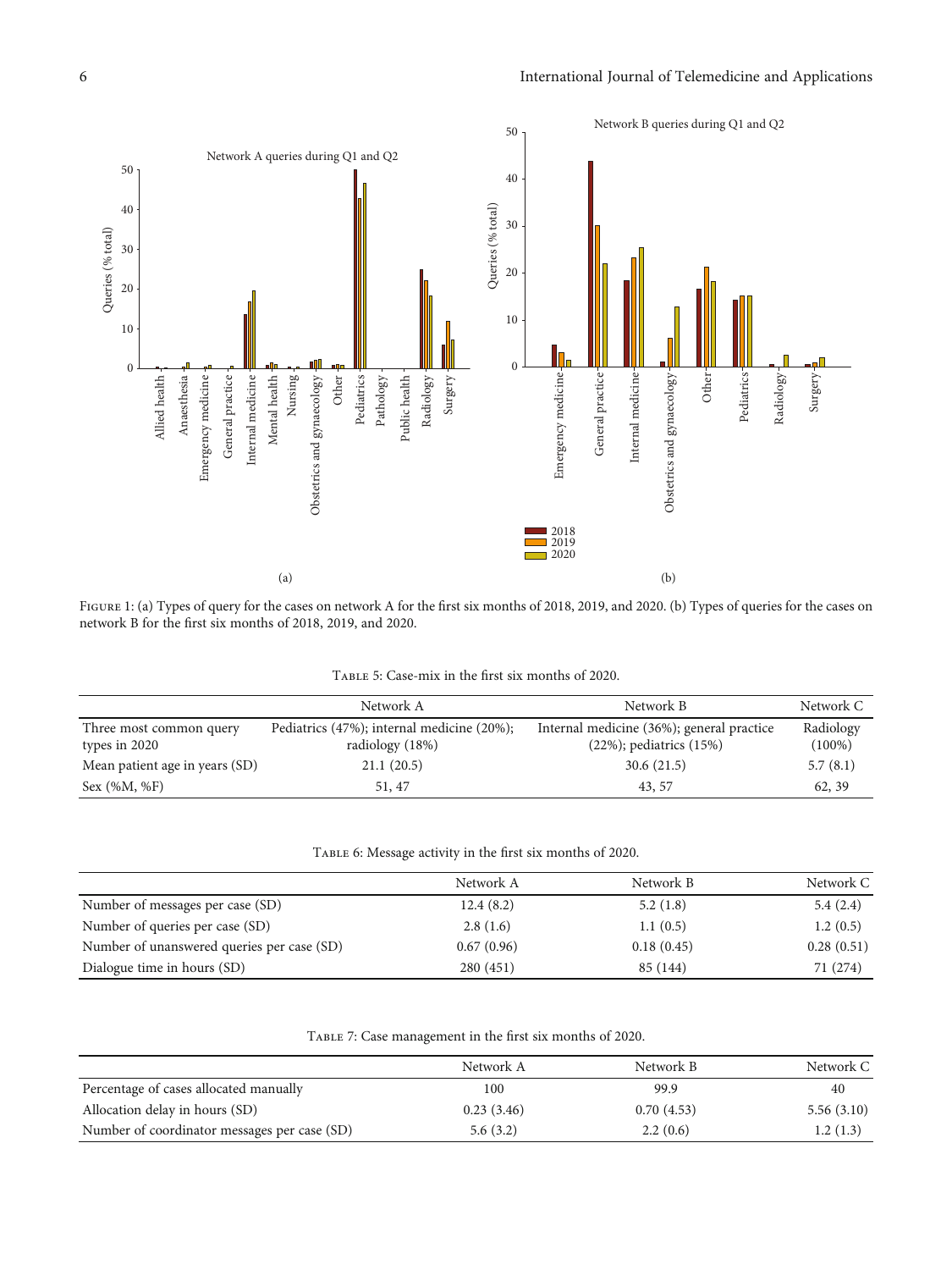<span id="page-6-0"></span>

|                                                                                               | Network A | Network B | Network C |
|-----------------------------------------------------------------------------------------------|-----------|-----------|-----------|
| Number of questionnaires completed                                                            | 208       | 109       | 20        |
| Proportion of questionnaires completed (%)                                                    |           | 13        | 31        |
| Q6 "did you find the advice helpful?" (% yes)                                                 | 95        | 96        | 100       |
| Q8 "do you think the eventual outcome for the patient will be beneficial?" (% yes)            | 52        | 93        | 20        |
| Q8 "do you think the eventual outcome for the patient will be beneficial?" (% yes or perhaps) | 76        | 96        | 65        |
| Q9 "was there any educational benefit to you in the reply?" (% yes)                           | 89        | 95        | 85        |

Table 8: User feedback: responses to three of the 12 questions.

Table 9: Resources (numbers of specialists and case coordinators) available during the first six months of 2020.

|                                                                            | Network A | Network B | Network C |
|----------------------------------------------------------------------------|-----------|-----------|-----------|
| Specialists available                                                      | 416       | 120       | 35        |
| Specialists who were sent a query during 2020 (% of those available)       | 331 (80)  | 83 (69)   | 21(60)    |
| Specialists who answered a query during 2020 (% of those sent a query)     | 268(81)   | 75(90)    | 13(62)    |
| Case coordinators available                                                | 25        | 6         |           |
| Case coordinators who allocated a query during 2020 (% of those available) | 14 (56)   | 3(50)     | 1 (33)    |

Table 10: Network efficiency during the first half of 2020.

|                                                  | Network A | Network B | Network C |
|--------------------------------------------------|-----------|-----------|-----------|
| Cases during 2020                                | 1203      | 856       | 65        |
| Cases per potentially-available case coordinator | 48        | 143       | 22        |
| Cases per actual case coordinator                | 86        | 285       | 65        |
| Cases per potential specialist                   | 2.9       | 7.1       | 1.9       |
| Cases per actual specialist                      | 3.6       | 10.3      |           |

Table 11: Referral rates (cases per quarter) in the three networks during the first half of 2020.

|           | Q1 2020 | Q <sub>2</sub> 20 <sub>20</sub> | Difference |
|-----------|---------|---------------------------------|------------|
| Network B | 264     | 592                             | 328        |
| Network C | 33      | 32                              | -1         |
| Network A | 739     | 464                             | $-275$     |

submission of a case and the first response from a specialist. The answer delay was lowest in network A during 2020 and greater in networks B and C. Nonetheless, the answer delays were similar to those reported in other large networks such as that of Brazil [\[8](#page-8-0)] and French Guiana [[9\]](#page-8-0).

The number of queries per case remained largely constant on all three networks during the three years studied. However, they were rather different between the networks— more than twice as many queries per case for network A than for network B (Table [6](#page-5-0)). This could mean that the cases on network A were more complex and therefore required more specialist opinions, or it might simply reflect a different workflow that was more bureaucratic and required input from a larger number of team members. There was some evidence for the latter, since the proportion of unanswered queries was higher on network A, i.e., this could be interpreted as administrative colleagues being copied into the dialogue about a case. On the other hand, there were other

indicators of complexity in the case mix on network A, and the average age of the patients was lower (16.9 years on network A vs. 30.3 years on the network B). So increased case complexity may explain, at least partly, why the number of queries per case was much higher in network A than in the others.

There were also differences between the networks in terms of their efficiency. One measure of network efficiency is the number of cases per coordinator, which on network B was about three times higher than on network A. Similarly, the number of cases per specialist was some three times higher on network B (Table 10). This could indicate that network B was operating more efficiently. Nonetheless, network A achieved rapid case allocation, and its average delay in providing the first response to the referrer was lower than the other networks, so in these respects, the quality of the service provided was relatively higher. Furthermore, it is not known whether high network efficiencies, which are reflected in higher case loads per specialist, are sustainable in the longer term.

4.3. Changes in Referral Rates in 2020. Telemedicine referral rates in the first half of 2020 were compared with those in previous, prepandemic years. Activity on network C, a small network specialising in pediatric radiology, remained in 2020 much as it had done before. However, substantial differences were observed in the referral rates on the two general networks, A and B.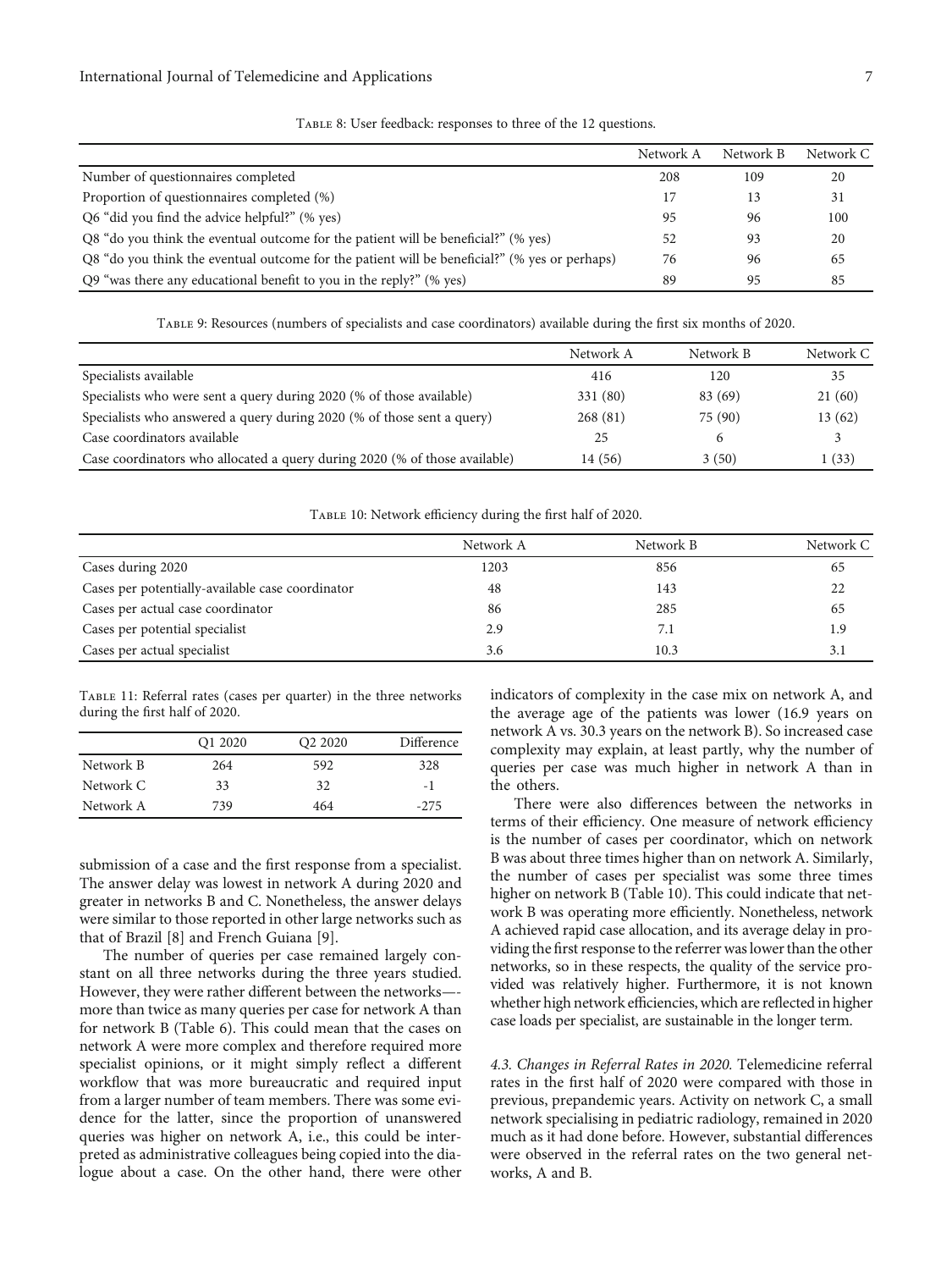<span id="page-7-0"></span>

Figure 2: Referral rates in the three networks surveyed. Numbers of cases per month are shown for the year 2020 (solid lines), while the baseline values indicate the average numbers of cases during the corresponding months in 2019 and 2018 (dotted lines).



Figure 3: Global COVID cases during the first half of 2020 and the referral rate on network A.

In network B, referral rates increased substantially during 2020. This network had expanded its referral network during 2020 by increasing the number of staff in Kenya. These contracted clinical officers served as ambassadors who educated, trained, and supported fellow clinical officers in the use of the telemedicine services offered by the network in rural Kenya. In January 2020, there was one such individual, but by June 2020, there were five. The coronavirus pandemic did not affect this work because the staff members remained local and were not subject to any travel restrictions imposed at the international level.

In the other general network, however, referral rates fell during the first half of 2020. The reduction occurred specifically during the second quarter of 2020 and coincided with the increase in global COVID-19 cases. For convenience, the incidence of COVID-19 cases during 2020 (based on data from the WHO [[10](#page-8-0)]) is plotted alongside the referral rate for network A in Figure 3.

The decline in referrals corresponds closely with the increase in global COVID-19 cases. Since telemedicine services in network A were heavily reliant on expatriate staff, it is unsurprising that international travel restrictions adversely affected the number of international staff who could be deployed. This in turn can be presumed to have driven the decline in their telemedicine referral rates.

Although the pandemic represents an obvious reason for the changes observed, additional factors should be considered. For example, it is possible that the nature of the telemedicine cases on network A changed during 2020, perhaps being restricted to more complex cases than before. However, although the number of cases decreased, the types of specialists required to manage them did not. Neither was there any substantial change in the case management, in terms of allocation delay or overall case-dialogue time. Therefore, the differences in the reliance on local referrers versus deployed expatriates probably explain much of the observed decline in the referral rates. This suggests that the development of sustainable telemedicine in low-resource settings is likely to rest on proper "stakeholder engagement," a factor, which is frequently identified as important in studies of the readiness for e-health operations in developing countries [\[11\]](#page-8-0).

# 5. Conclusion

The three networks studied operated in rather different ways, with differing resources available to them. All three networks delivered a service that was rated highly by the referrers. One network operated at relatively high efficiency compared to the other two, although it is not known if this is sustainable.

Our findings show that there were changes in the telemedicine service demand during 2020, which were very different in the three networks studied. Networks which were more reliant on local referrers saw little reduction—or even an increase—in submitted cases, while the network that had more dependence on international staff saw a big fall in submitted cases. This was probably due to the effect of international travel restrictions on the deployment of staff.

We conclude that organizations wanting to build or expand their telemedicine services should consider deliberately empowering local providers as their referrers. Not only will this reduce the fragility of the service when international travel restrictions are imposed but it might be politically advantageous to the organization in the sense of allowing it to leave behind a virtual presence when their field staff is withdrawn at the end of a finite project. That is, the legacy of the work on the ground could be a "virtual hospital" which continues to be supported by the organization concerned.

#### Data Availability

The data used to support the findings of this study are available from the corresponding author upon request, subject only to consideration of any legal and ethical concerns.

#### Conflicts of Interest

The authors declare no conflict of interest in respect of this work. RW chairs the Collegium Telemedicus steering group